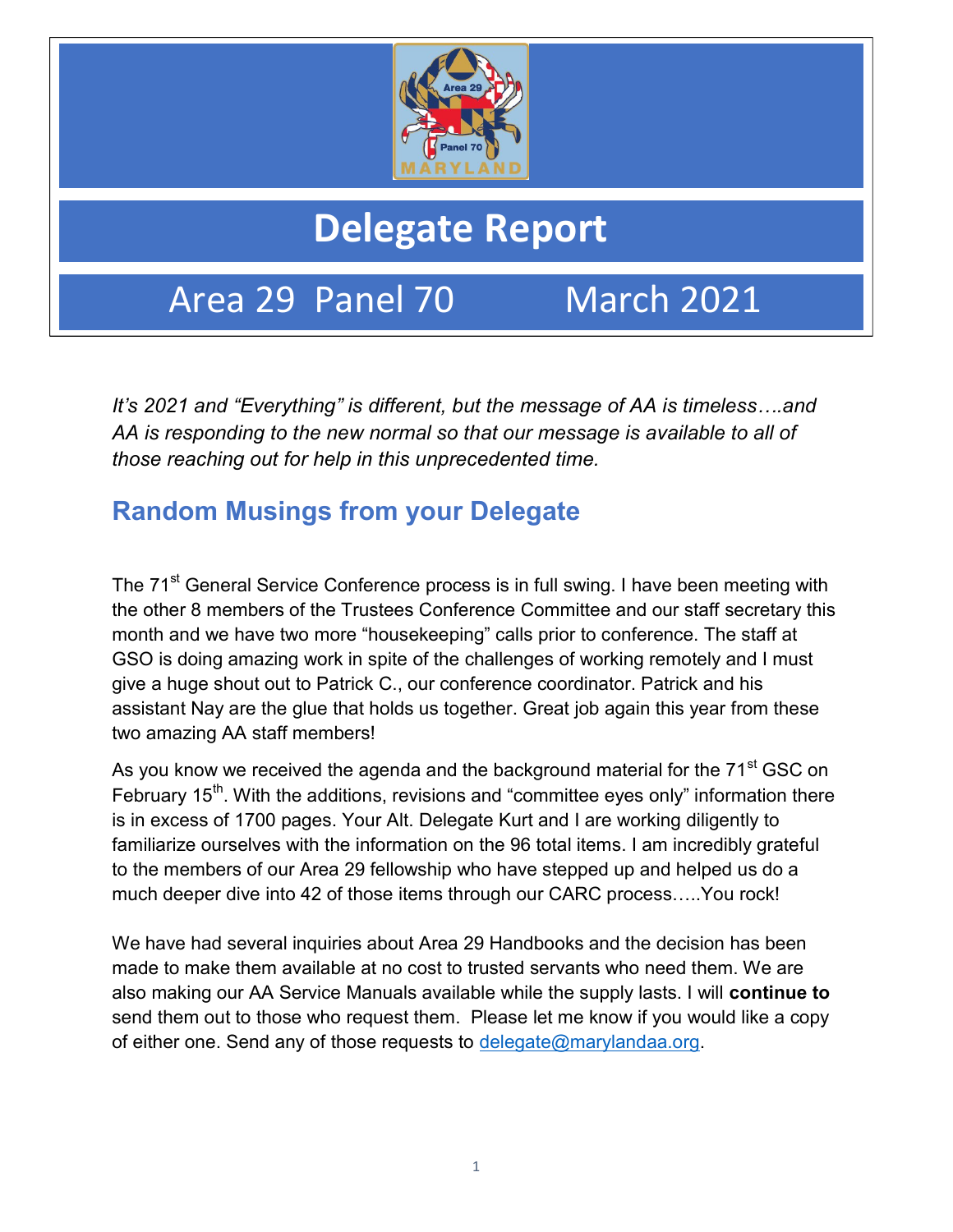## General Service Board and GSO

The search for a new General Manager at GSO continues after an extension of the closing date for application. We had originally been told that the GM position would be filled prior to April1. Currently Stephanie L. is serving as interim GM in the position left vacant upon the departure of Greg T.

The GSB met on February 1 for the first quarter meeting. The majority of the weekend was spent identifying the agenda items to be forwarded to the  $71<sup>st</sup>$  GSC. The GSB welcomed the Delegate Conference Committee Chairs to join them again this year. The reports from that weekend have been released, however they are pending approval at the second quarter meeting.



### Financial Update

This information was provided by our NERT last month:

2020 contributions revenue reached an all-time high of \$10,304,185, which is \$417,930 greater than the reforecast. Of this amount, approximately 21% (or \$2.16 million) was received online. We are grateful to the fellowship for contributing \$1,442,421 in December to propel us past the \$10 million mark for the year. As near as anyone knows, the December 2020 total of \$1.44 million is the highest single month of 7th Tradition voluntary contributions ever!

Gross literature sales revenue is \$9,098,578 compared to a reforecast amount of \$9,856,109, for an unfavorable difference of \$757,531. Although gross sales did not reach the reforecast amount, our cost of goods sold was only 28% of gross sales as compared to a reforecast 35%. Therefore, gross literature profit has exceeded reforecast by \$113,607.

The NERT report given at NERAASA is available and the information from the January Board weekend with updated financials should be officially released after the next meeting.

#### **Grapevine**

Two notes of interest from Francis G., NERT:

- 1. "AAGV/LV have signed several "tablet" vendor contracts. At present, we are working with Correction and Hospital & Institutions Committees to upload our literature on those tablets."
- 2. "AAGV/LV have been seeing our book sales increase at a steady pace. However, at present, we're nowhere near our 2019 levels."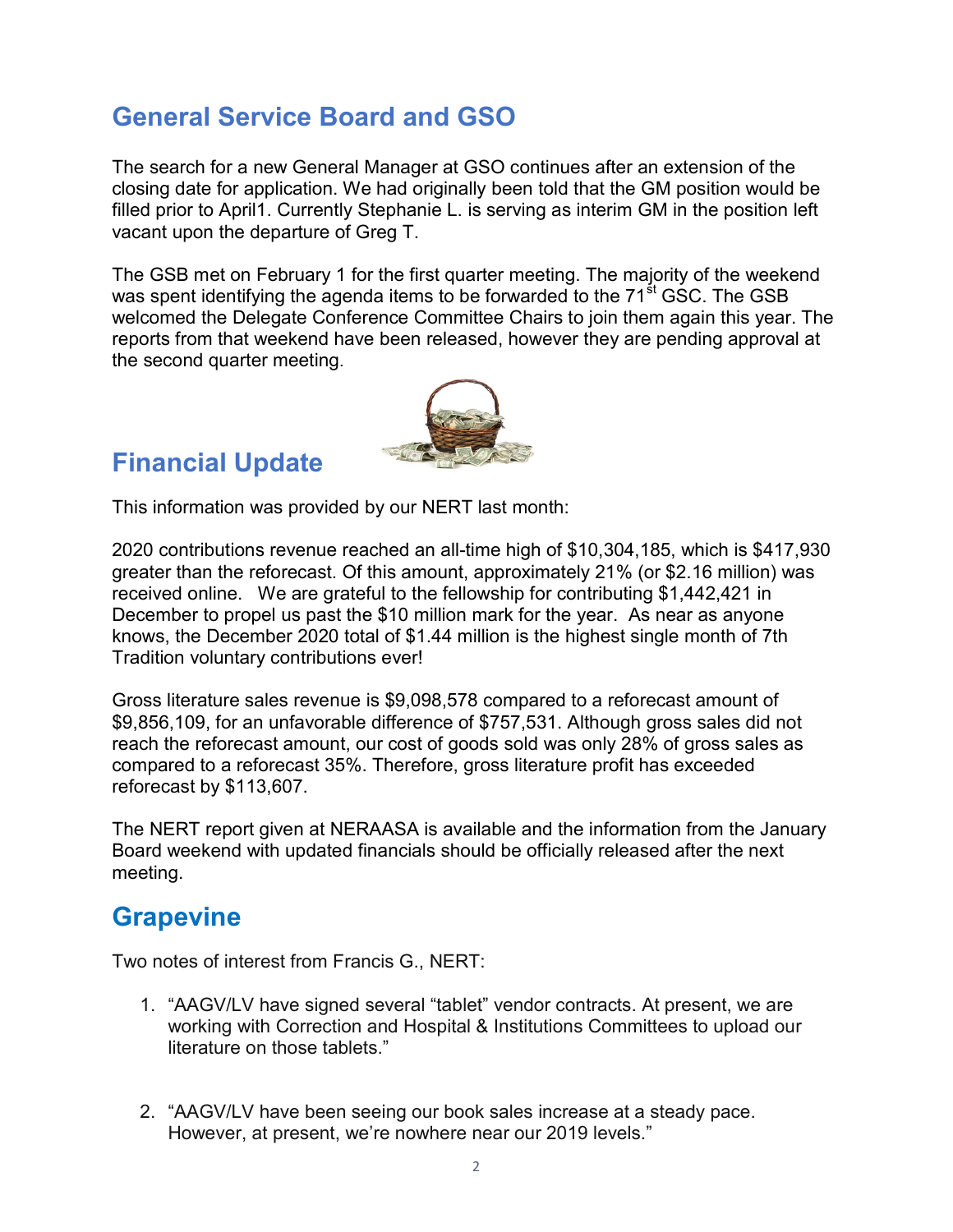The "Carry the Message" project (or program) has experienced growing acceptance among the Fellowship and there were 5,000 subscriptions in 2020. There is however, an item on the finance agenda of the  $71<sup>st</sup>$  GSC to discuss whether this program may be crossing the line into the area of charity. This item has been discussed in all of our CARCs "Finance Item: D". Please reach out to me if you are interested in reviewing the background material.

## Northeast Region Update & NERD Happening

The Virtual 2021 NERAASA was held February 25-28. This was a great success with over 1,649 trusted servants registered from the NE Region and other Areas in the US and Canada. We were also pleased to welcome AAs who joined us from the International AA community. This year not only met but exceeded the spiritual power that happens when we come together in service.

Areas 29, 17 (Delaware) & 28 (Maine) wrapped up our co-hosting of the "Journey through the Service Manual" workshop series on March 4, 2021, There was a great lineup of presenters and I hope that you had the opportunity to join us for this deep dive into the "AA Service Manual." Another workshop series is being planned to begin in mid-May, "The 12 Concepts for World Service: the Rest of the Story."

Take the time to visit the websites of our neighboring Areas for links to their virtual events. Our Area 29 Chair, Lori M, is sending information on some of these events in her Calendar Update weekly email.

## Area 29 Conference Agenda Review Committees

The 71<sup>st</sup> GSC Area 29 CARCs have all met at least once and our mini-conference will be happening soon. Please refer to the marylandaa.org website for details on the schedule. Please help spread the word that this is the final venue for the voice of AA in our area to reach the conference and ALL AA members are urged to participate.

Thank you to all who have participated in the CARC process this year. I am confident that the work that you have done will enable me to effectively carry the voice of the members of Area 29 to conference and I look forward to reporting back to you in detail about the business from the 71<sup>st</sup> General Service Conference on May 15, 2021.

## Delegate Virtual Travels